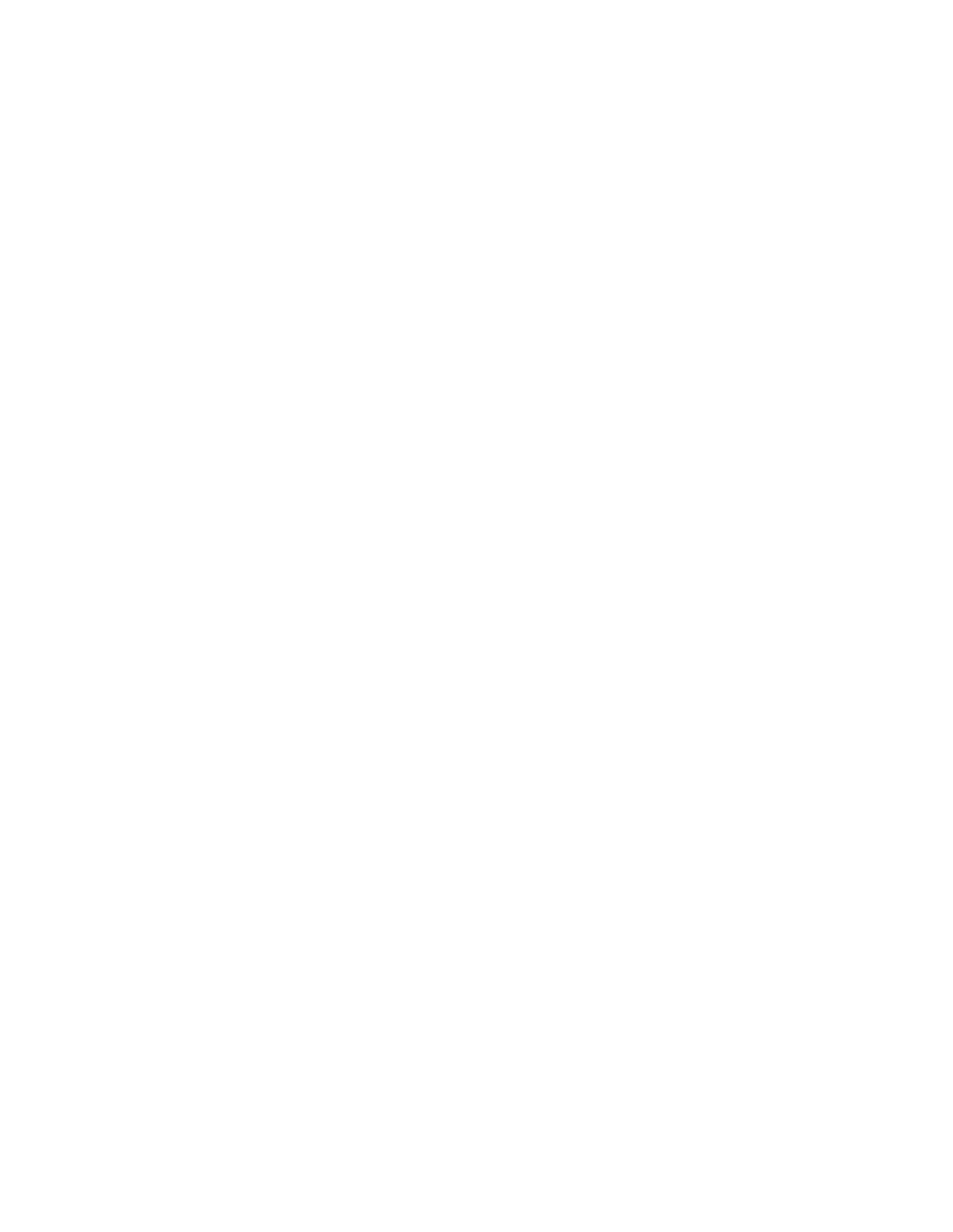# AGRICULTURAL

# Equipment & Rebate Information

# Agricultural Ventilation

# **Exhaust Fans \$15/each**

| Fan Size (in.) | Min CFM/watt req. | Actual CFM/watt | Quantity | Rebate |
|----------------|-------------------|-----------------|----------|--------|
|                |                   |                 |          |        |
|                |                   |                 |          |        |
|                |                   |                 |          |        |

\*Actual CFM/watt > minimum CFM/watt (found on "Rules & Information" tab)

## **Circulation Fans \$25/ea**

| Fan Size (in.) | Min CFM/watt req. | <b>Actual CFM/watt</b> | Quantity | Rebate |
|----------------|-------------------|------------------------|----------|--------|
|                |                   |                        |          |        |
|                |                   |                        |          |        |
|                |                   |                        |          |        |

# **High Volume, Low Speed (HVLS) Fans \$400/each**

| Old fan size (in) | Old quantity | <b>HVLS</b> fan size | New quantity | Rebate |
|-------------------|--------------|----------------------|--------------|--------|
|                   |              |                      |              |        |
|                   |              |                      |              |        |
|                   |              |                      |              |        |

#### **Rebate Infor**

| Project Cost |  |
|--------------|--|
| Rebate       |  |

### Minimum Efficiencies

Circulation Fans generally used to regulate air ow and temperature. As the diameter of fan increases, so should the ef ciency. These fans work best in free stall barns with two, four, or six rows and are generally located in 30-40 foot intervals over the feed alley and free stall area.

Exhaust Fans generally used for ventilation. To achieve cross ventilation, fans are installed on one wall to pull air from one side of the barn to the other. Exhaust fans also can be designed for tunnel ventilation where fans are installed on one end of the barn and move air across to the rest of the barn. generally thermostatically controlled to turn on banks of fans when the temperature hits the set point. Exhaust fans should be installed away from prevailing winds. Similar with circulation fans, when exhaust fan diameter increases, ef ciency should also increase.

High-Volume, Low-Speed (HVLS) these fans move large volumes of air over a large area. They are available in a range of sizes, typically from starting around four feet and ranging up to 24 feet in diameter. Energy savings is achieved through use of fewer fans to move the same CFM with a more ef cient design.

| Exhaust     | CFM/watt |
|-------------|----------|
| $16-23$ in. | 10.5     |
| 24-35 in.   | 11.5     |
| 36-47 in.   | 15.5     |
| 48-51 in.   | 20.2     |
| 52-59 in.   | 20.8     |
| 60-72 in.   | 211      |
|             |          |

| Circulation   | CFM/watt |
|---------------|----------|
| $24 - 35$ in. | 11 9     |
| $36-47$ in.   | 15.5     |
| $48-64$ in.   | 17 7     |

panel, box, and cage fans static pressure 0.10

| ٠<br>۰. |
|---------|
|---------|

HVLS fans should be fewer in quantity that the old fans

Through the wass & tunnel ventilation static pressure 0.10